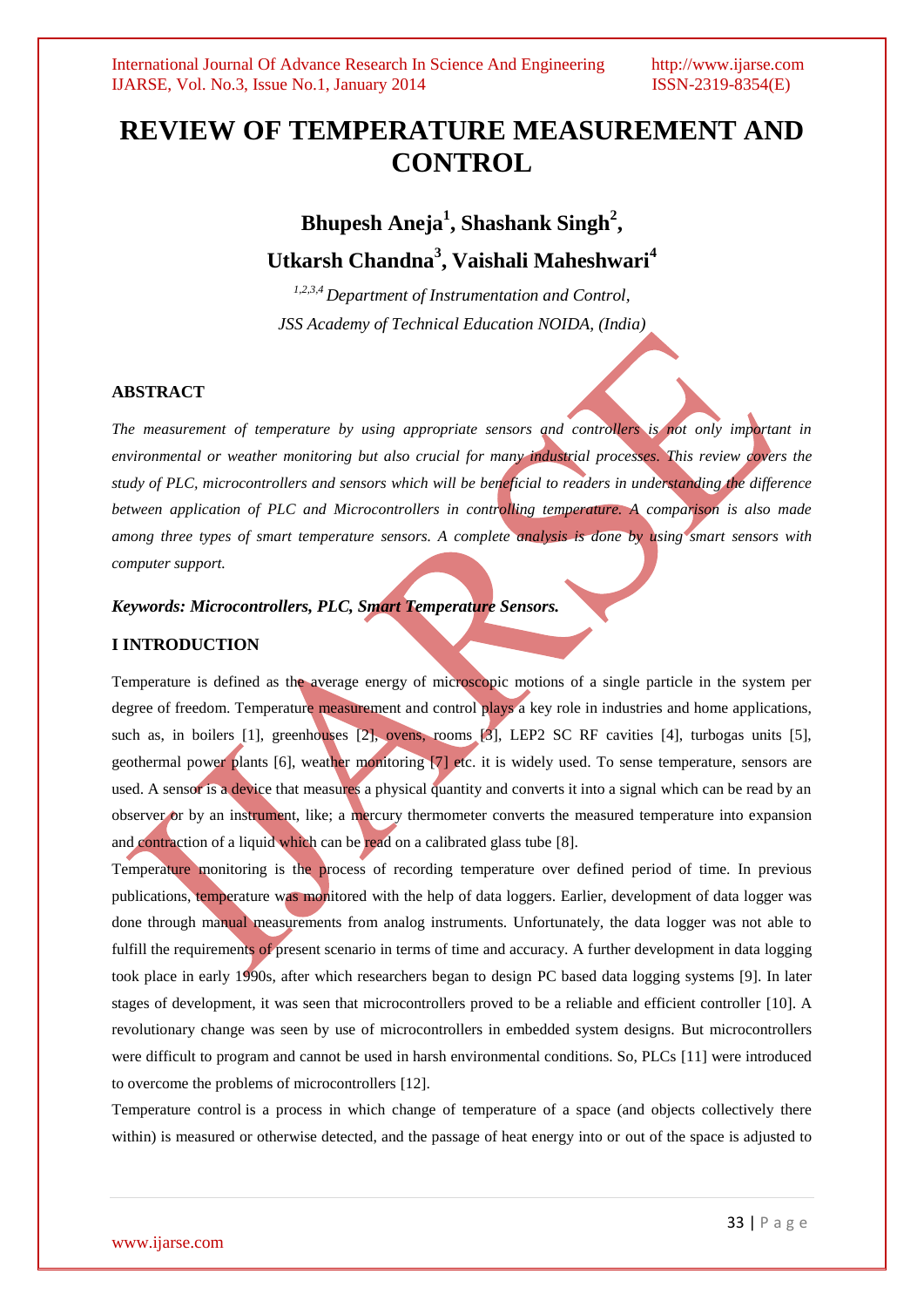achieve a desired average temperature [13].The scope of this review is to analyze various methods used in control and measurement of temperature.

# **II OVERVIEW OF CONTRIBUTIONS**

In early 1990s, data loggers were used in temperature monitoring applications [9]. With the advancement in technology, microcontrollers were implemented in the field of monitoring [24]. But, microcontrollers performance gets affected by external factors like humidity, temperature variations etc [1]. All these factors led to development of PLC as a controller. PLCs are reliable in harsh environment and are designed to handle many inputs and many outputs [11]. PLCs are easier to program than microcontrollers [12].

| <b>SYSTEM ANALYSIS</b>                               |                       |                           |  |
|------------------------------------------------------|-----------------------|---------------------------|--|
| Representative                                       | <b>Sensor</b> applied | <b>Controller</b> applied |  |
|                                                      |                       |                           |  |
| Doc. Dr.RN, Dr. Katedra [8]                          | <b>DS</b> 1820        | PIC<br>16C65A             |  |
|                                                      | SMT 160-30            |                           |  |
|                                                      | LM35                  |                           |  |
| R. Brun, E. Ciapala, M. Pirotte [4]                  | PT 100                | 80C52                     |  |
| T. P. Mote, Dr. S. D. Lokhande [17]                  | LM 35                 | 89S52                     |  |
|                                                      |                       |                           |  |
| Goswami, T. Bezboruah, K.C. Sarma [22]               | LM 35                 | AT 89S52                  |  |
| A.T. Karuppiah, Azha Periasamy, P. Rajkumar [14]     | LM 35                 | PIC 18F452                |  |
| Aman Soni, Debashish Singh Deo [6]                   | LM <sub>35</sub>      | <b>OMRON PLC</b>          |  |
| Tabinder Akter, Md. Fazlul Huq, Farzana Alam [23][7] | <b>SMT 160</b>        | <b>PIC 16F877A</b>        |  |
|                                                      |                       |                           |  |
| Dogan Ibrahim [15]                                   | $LM$ 35DG             | <b>PIC 16F84</b>          |  |
| M.P. Joshi [13]                                      | LM35                  | 89C51RD2                  |  |
|                                                      | <b>PT100</b>          |                           |  |
| Bogdan Levarda, Cristina Budaciu [16]                | LM335                 | PIC18F4620                |  |

**TABLE I**

TABLE I describes about different types of sensors and processing elements used in various systems of temperature measurement and control. The following points briefly describes about the above mentioned systems-

 The sensor LM 35 can be combined with microcontrollers like PIC18F452, AT89S52 and PLCs. The use of LM 35 with PIC18F452 controller [14] provides a system which is useful in measurement and control of high temperature applications like in boiled water temperature measurement [14] and in industries to control high temperature. LM 35 can also be used with AT89S52 controller for water temperature control, control of room temperature and light [17] [22] by using ANFIS (adaptive neuro fuzzy inference system) and comparing output of the system with PID controller, neural network controller [17]. LM 35 functions with PLC for usage in geothermal power plants [6]. LM35 is low cost, highly effective and efficient in usage [6]. 89C51RD2 is interfaced with LM35 sensor to control the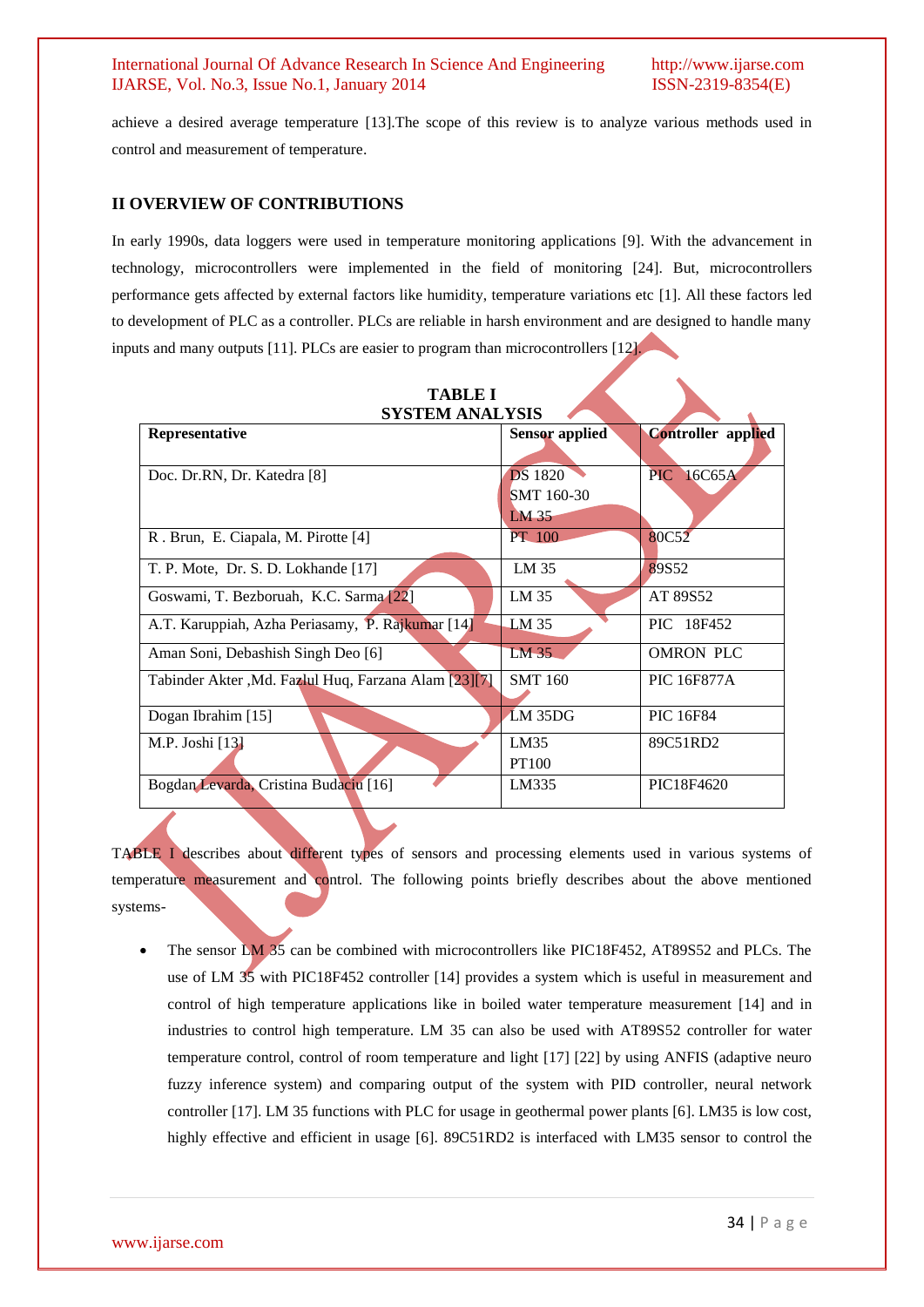variation of ambient temperature [13]. This system is used in pharmaceuticals and in ayurvedic medicine manufacturing [13].

- LM35DZ, a modified version of LM 35 sensor is used with PIC16F84 microcontroller for temperature monitoring [15]. PIC16F84 has advantage of using flash memory over the other microcontrollers. Flash memory makes programming easier in high level language [15].
- PT100 is used for high temperature measurement applications like temperature measurement of LEP2 SC RF (LEP2 superconducting radio frequency) cavities [4].
- SMT 160-30 is a compact temperature transducer used with PIC 16C65A to monitor air temperature [8]. SMT 160-30 is also used with PIC16F877A for measurement of temperature of hot plate and weather monitoring system [23] [7].
- LM 335 is a temperature sensor which works at -40 degree centigrade to 100 degree centigrade [16]. LM 335 is interfaced with PIC18F4620 to measure the temperature of laboratories and test rooms [16].

# **III EXPERIMENTAL SETUP**

The hardware and software description of the embedded system for monitoring and controlling of temperature is described in the following section –

# **3.1 Hardware Description**

Temperature measurement and control system can be divided into following sections-

- Power supply section-The regulated supply section mode made with full wave rectifier, which provides a constant voltage of 5 volts to the circuit and constant voltage of 12 volts to relays.[9]
- Analog to digital conversion section-Since we have to sense analog parameters i.e. temperature and hence we have to use analog to digital converter. We normally opt for ADC0809 [13] as it has 8 channels and is microprocessor compatible ADC. It converts the analog signal of transducer to digital value with respect to reference voltage, which is in most of the cases 2.5 volts. This reference voltage is obtained using TL431, which is programmable shunt voltage reference. With output voltage range 2.5- 36 volts and works like zener diode for the conversion.ADC requires a reference frequency, which is supplied by astable oscillator. In most of the cases, the astable oscillator is 555 IC. The conversion frequency is kept around 150 Khz. Sensors used for temperature is LM 35 [6], PT100 [10] [8] and RTD [13]. These sensors are calibrated in degree centigrade and are linear in our working range with 0.5 degree centigrade of accuracy [9].
- Control section-The analog value is converted to digital value by ADC and is picked up by microcontrollers such as AT89S52 [21], which is a 40 pin device. The AT89S52 is a low power, high performance CMOS 8-bit microcomputer with 8k bytes of flash memory (EPROM) [16].
- Display Section A liquid crystal display is used to display the data we get from microcontroller or PLC. It is a 2X16 line display [18] [19].
- Temperature Control Section This section consists of 12 volts relay control hardware connected to various types of cooling elements such as fans, heating elements etc [20][21].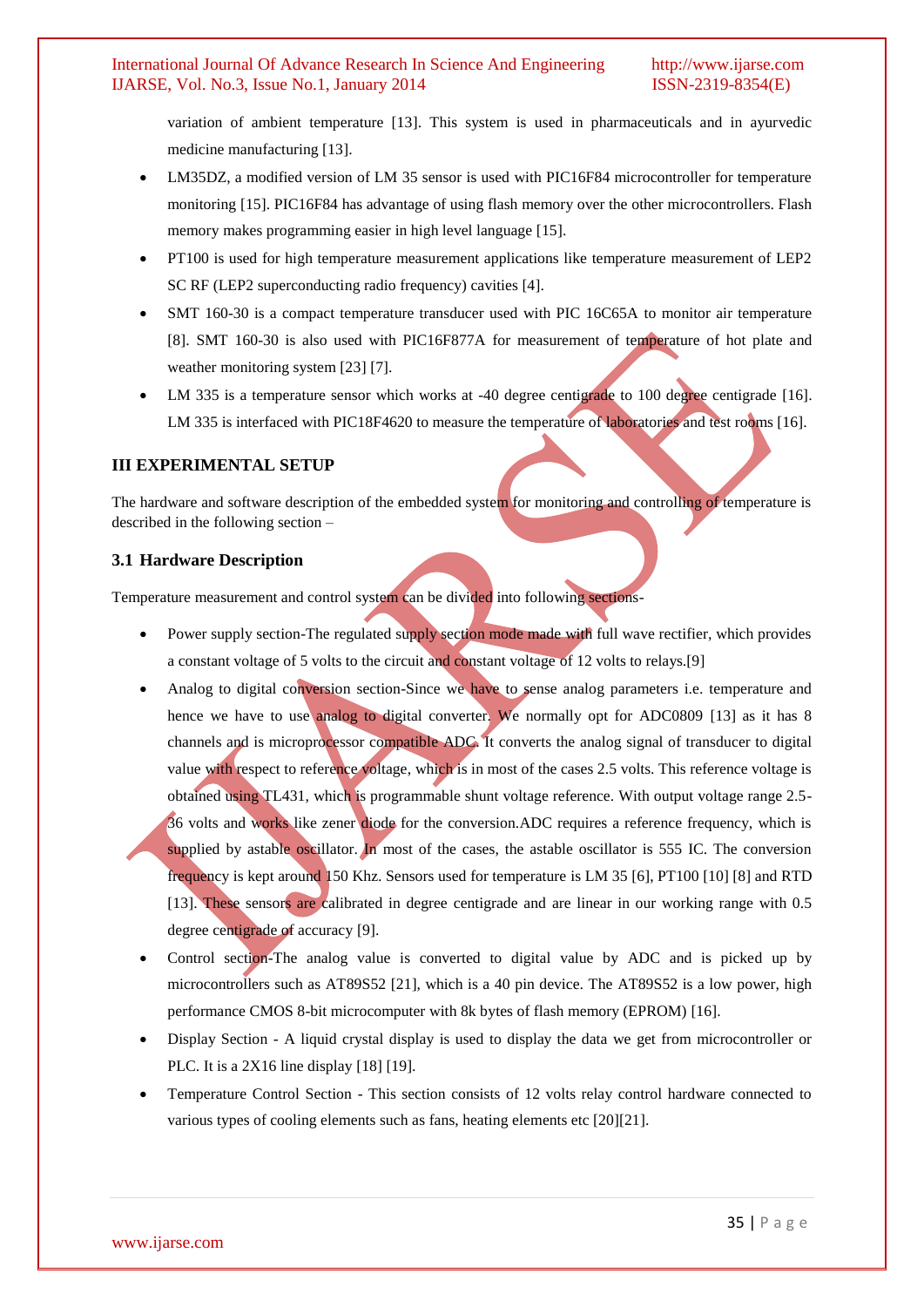

# **3.2 Description**

A review of researches on temperature measurement and control shows that systems are developed considering the accuracy and cost effectiveness. Temperature control is mainly divided into three sections-

- Sensing elements [8]
- Data processing elements [18]
- Temperature Controlling elements [15][10]

# **3.2.1 Sensing Elements**

Sensing elements are the elements that receive a signal or stimulus (as heat or pressure or light or motion etc.) and responds to it in a distinctive manner. Sensors used for temperature control are:

- Thermocouples [8]
- Thermisters [22]
- Resistance temperature detectors [4][13]
- IC temperature sensors [3][16]

With time thermocouples, thermisters, RTDs were replaced by IC temperature sensors like LM 35 [17], SMT 160-30 [23][7], DS 1820 [8].The mostly used temperature sensor IC's are :

# **3.2.2 SMT 160-30**

Transducer SMT 160-30 is a compact temperature transmitter with output signal in pulse width form, suitable for computer processing [23]. Transducer has 3-pin package with 2 pins for voltage (5 V) and one pin for output signal. Measured temperature is given by-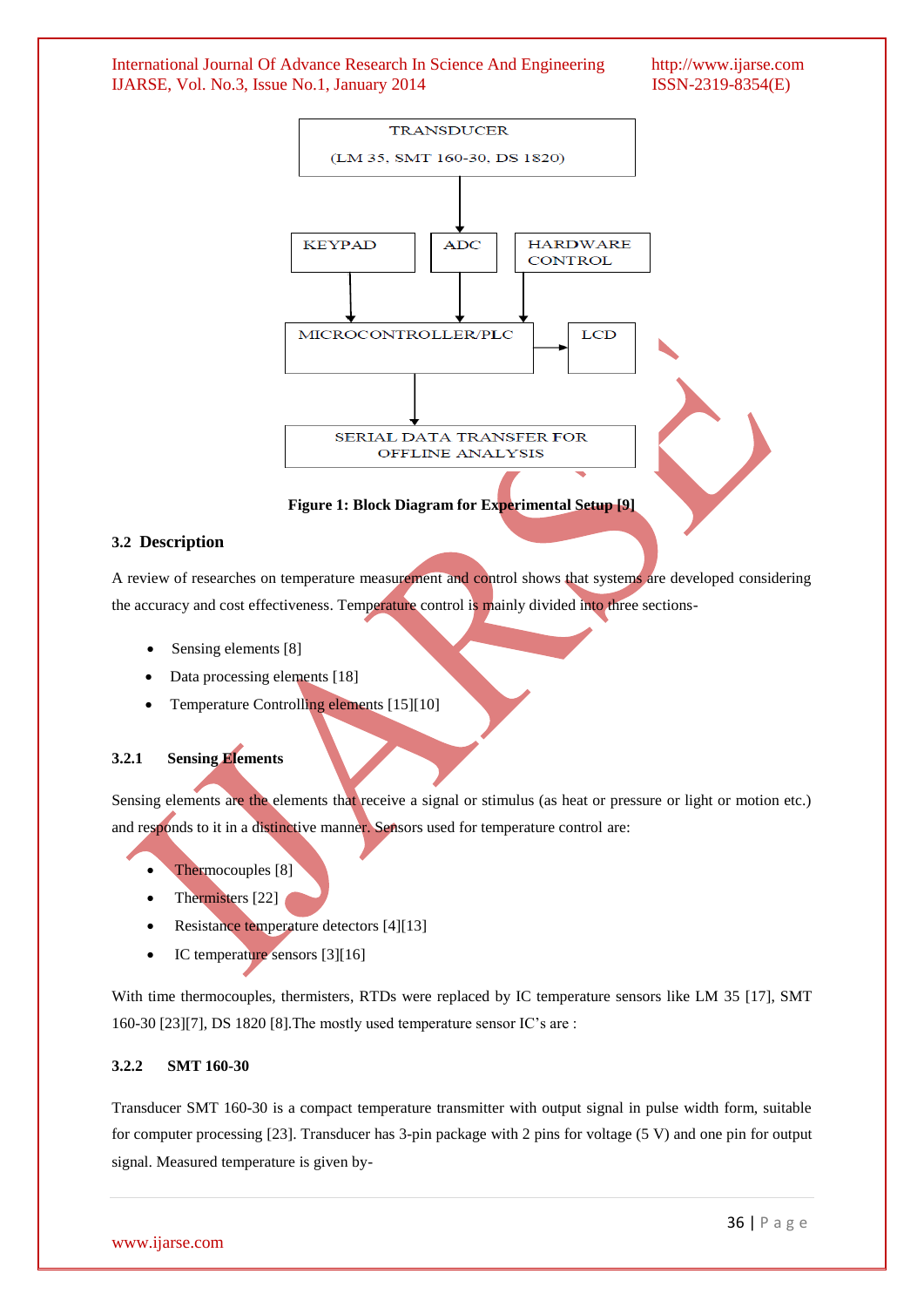$$
T(w) / T(p) = 0.320 + 0.00470T
$$
 (1)

T=measured temperature

 $T(w)$  =width of pulse

 $T(p)$  = period of output signal

# **3.2.3 LM 35**

Transducer LM 35 is compact temperature transmitter with analog voltage output + 10 mV/ $\degree$ C [14]. Output signal is on the whole range linear and is calibrated on °C. This output signal is ideal for digital signal processing by A/D converter [3].

#### **3.2.4 DS 1820**

Single circuit smart temperature sensor DS1820 converts temperature in number form and communicates with environment by the one-wire DALLAS bus [8]. Circuit is made on 3-pin or 16-pin package. Sensor can be loaded by voltage through data bus. Final temperature is given by:

$$
t = T - 0.25 + (N(j) - N(z)) / N(j)
$$
 (2)

t= final temperature

 $N(i)$  = number of oscillations corresponds to 1 degree centigrade

 $N(z)$  = number of oscillation cycle corresponds to zero

#### **TABLE II COMPARATIVE ANALYS**

| COMI ARATIVE ARALISIS     |                           |                                 |  |
|---------------------------|---------------------------|---------------------------------|--|
| <b>Temperature sensor</b> | Loading voltage variation | Temperature range               |  |
|                           |                           |                                 |  |
| SMT160-30                 | 475-700 volts             | $(-45) - 130$ degree Centigrade |  |
| LM35                      | $4-30$ volts              | $(-55) - 150$ degree centigrade |  |
| DS1820                    | $2.7 - 5.5$ volts         | $(-55) - 127$ degree centigrade |  |
|                           |                           |                                 |  |

TABLE II gives a comparative overview of IC temperature sensors. The loading voltage requirement is maximum in SMT 160-30 while it is minimum in DS1820. LM 35 is widely used because of its extended working temperature range [8].

### **3.3 Data Processing Elements**

Data processing elements are the elements which process the signal provided by transducers [13]. In case of temperature measurement and control, the data processing elements are-

- Microcontroller
- PLC

# **3.3.1 Microcontroller**

A microcontroller is a small computer on a single integrated circuit containing a processor, memory, and programmable input/output peripherals. Program memory is also included on chip and a small amount of RAM. Microcontrollers are designed for embedded applications [24].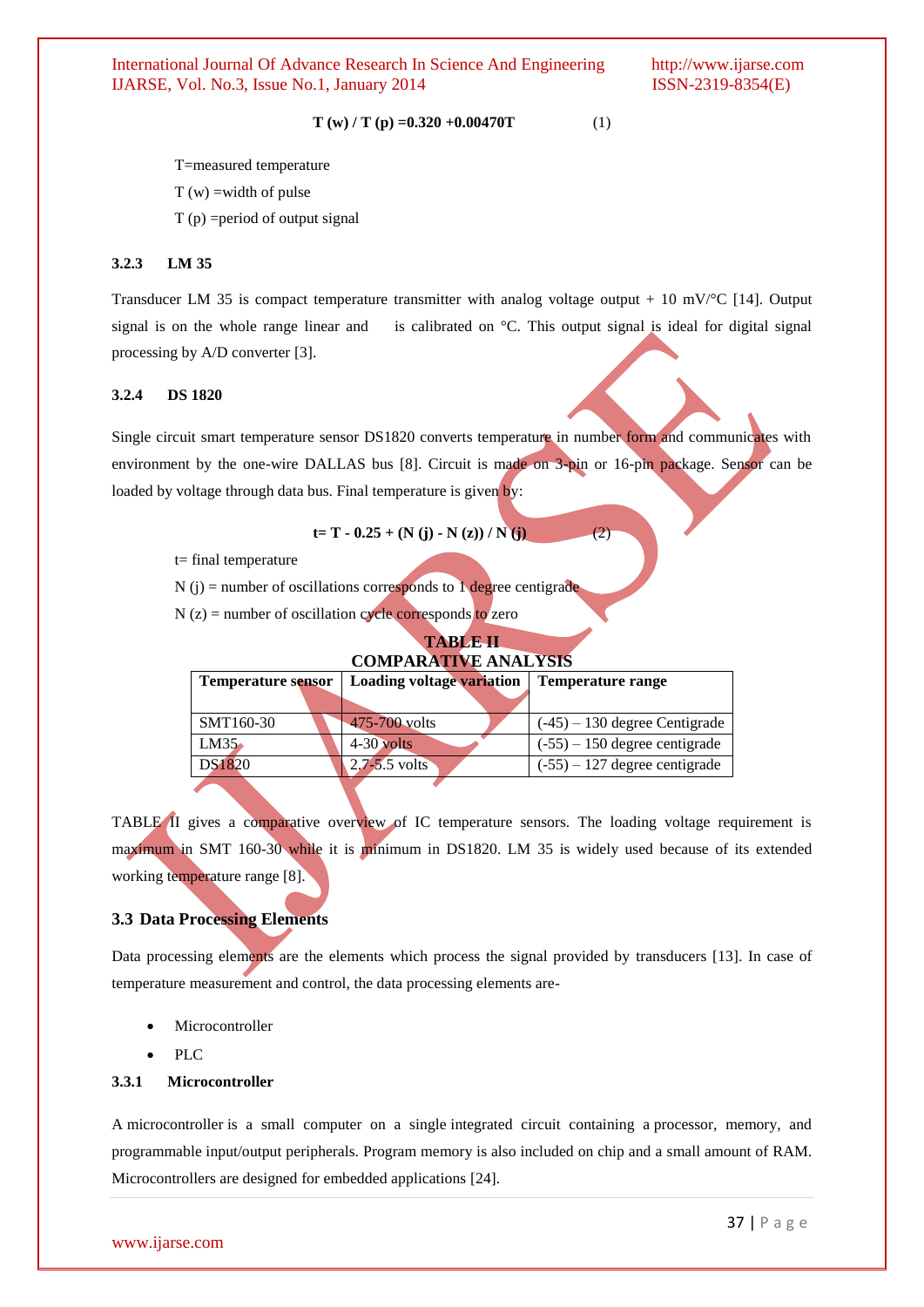# **3.3.2 PLC**

PLC is defined as programmable logic controller. Unlike general-purpose computers, the PLC is designed for multiple inputs and output arrangements, extended temperature ranges, immunity to electrical noise, extreme weather and resistance to vibration and impact [11]. Therefore, PLCs are preferred over microcontrollers [5] [12].

## **3.4 Temperature Controlling Elements**

Controlling elements are used to control the temperature of the surroundings. There are two types of controlling elements- heating elements and cooling elements.

# **IV RESULT ANALYSIS**

The various systems formed by using temperature sensors and controllers have its own merits and demerits. The result analysis of such systems is given by TABLE III.

| <b>REPRESENTATIVE</b> | WOODL INVIDED<br><b>SETUP</b>          | <b>RESULTS</b>                                       |  |
|-----------------------|----------------------------------------|------------------------------------------------------|--|
| Doc. Dr. RN, Dr.      | Sensors SMT 160-30 and LM 35           | The system performs different tasks such as high     |  |
| Katedra [8]           | with microcontroller PIC16C65A         | level computation, smart sensor configuration data   |  |
|                       |                                        | recording, global test                               |  |
| R. Brun, E. Ciapala,  | Sensor PT100 with microcontroller      | The system gives result up to 2% of accuracy         |  |
| M. Pirotte [4]        | 80C52                                  |                                                      |  |
| T. P. Mote,           | Sensor LM 35 with microcontroller      | The ANFIS controller showed 15% better results       |  |
| Dr. S. D. Lokhande    | 89S52                                  | than PID controller and 5% better than neural        |  |
| $[17]$                |                                        | network                                              |  |
| Goswami, T.           | Sensor LM 35 with microcontroller      | This type of embedded system is widely used in       |  |
| Bezboruah, K.C.       | AT89S52                                | industry due to its low cost and high efficiency     |  |
| Sarma [22]            |                                        |                                                      |  |
| A.T. Karuppiah,       | Sensor LM 35 with microcontroller      | This type of system is used to control high          |  |
| Azha Periasamy,       | PIC18F452                              | temperature in industrial application                |  |
| P. Rajkumar [14]      |                                        |                                                      |  |
| Aman Soni,            | Sensor LM 35 with Omron PLC            | This type of system is very useful in monitoring     |  |
| Debashish Singh Deo   |                                        | temperature in remote areas                          |  |
| [6]                   |                                        |                                                      |  |
| Tabinder Akter, Md.   | Sensor<br><b>SMT</b><br>160-30<br>with | This type of system are very accurate (up to 2%) and |  |
| Fazlul Huq, Farzana   | microcontroller PIC16F877A             | at the same time cost effective also                 |  |
| Alam [7][23]          |                                        |                                                      |  |
| Dogan Ibrahim [15]    | Sensor LM 35DG with controller         | The system has fast response as high level language  |  |
|                       | PIC16F84                               | is used                                              |  |
|                       |                                        |                                                      |  |
| M.P. Joshi [13]       | Sensors LM 35 and PT100 with           | The use of microcontroller can make the system       |  |
|                       | controller 89C51RD2                    | very compact, reliable and very accurate             |  |
| Bogdan Levardam,      | Sensor<br>LM<br>335<br>with            | This is low cost application with user friendly      |  |
| Cristina Budaciu [16] | microcontroller PIC18F4620             | system                                               |  |
|                       |                                        |                                                      |  |

# **TABLE III RESULT ANALYSIS**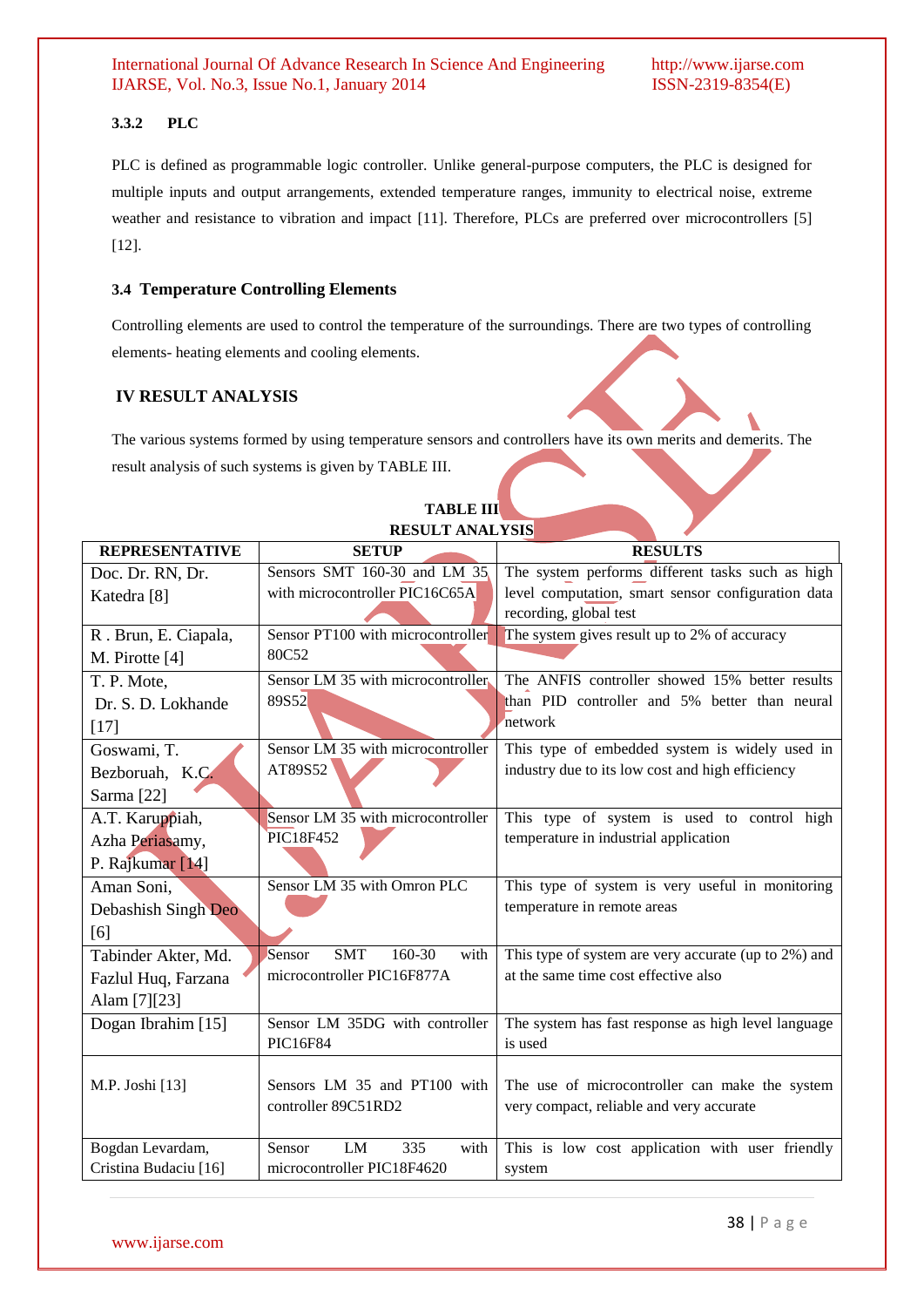# **IV CONCLUSION**

A framework has been presented that incorporates the use of sensors in developing low cost and high accuracy temperature control system using analog and digital components. The performances of sensors are distinguished on the basis of their accuracy. The accuracy indicates how closely the sensor can measure the actual or real world parameters.

Besides , a comparison on the features of different types of monitoring system has been carried out and it concludes that the use of microcontroller makes the system very compact , reliable and very accurate to achieve precise output with real time signals and PLC is beneficial where reprogramming is required and additionally it require minimum maintenance.

#### **REFERENCES**

[1] Narong Aphiratsakun , Virach Wongpaibool And Kittiphan Techkittiroj, A Review On Temperature Process Control : Case Study On Boiler, Department Of Mechatronics Engineering ,Bangkok , Thailand , July 2011.

[2] P. A. Saudagar, D. S. Dhote, D. R. Solanke, Microcontroller Based Intelligent Temperature Controller For Greenhouse, Volume 1, International Journal Of Engineering And Science, December 2012.

[3] Theophilus Wellam, Bhudi Stiaawan, A Mcrocontroller based Temperature Monitoring System, Volume 53, International journal of computer applications, September 2012

[4] R. Brun, E. Ciapala, M. Pirotte, A Microcontroller Based Temperature Measurement Module For The LEP2SCRF Cavities, CERN, Geneva, Switzerland. September 2005.

[5] Salvador Delara-Jayme, Marino Sanchez-Parra, Luis Castelo Cuevas, PLC Based Control System For Turbogas Units, Division Of Control Systems, GCI 29-1 IIE Temixco, Morelos , September 2003.

[6] Aman Soni, Debashish Singh Deo, Geothermal Power Plant Design Using PLC And SCADA, Volume 4, International Journal Of Scientific And Engineering Research, May 2013.

[7] Kamarul Ariffin Noordin, Chow Chee Onn and Mohammad Faizal Ismail, A Low Cost microcontroller based weather monitoring system, Volume 5, CMU journal (33),2006.

[8] Doc Dr. RN, Dr., Listopadu, Smart Temperature Sensors For Measurement And Control, Session 4, International Scientific Conference Of FME: Automation Control And Applied Informatics, 1997.

[9] A. Goswami, T. Bezoruah And K.C. Sharma, Design Of An Embedded Systems For Monitoring And Controlling Temperature And Light, Volume 1 International Journal Of Electronic Engineering Research, March 2009.

[10] Ljubivoj Cvitas, Zeljiko Hocenski, Increasing Accuracy Of Temperature Measurement Based On Adaptive Algorithm For Microcontroller Transmitter, Department Of Electrical Engineering, Polytechnic Of Zagreb, Konavosaka, Croatia. , May 2008.